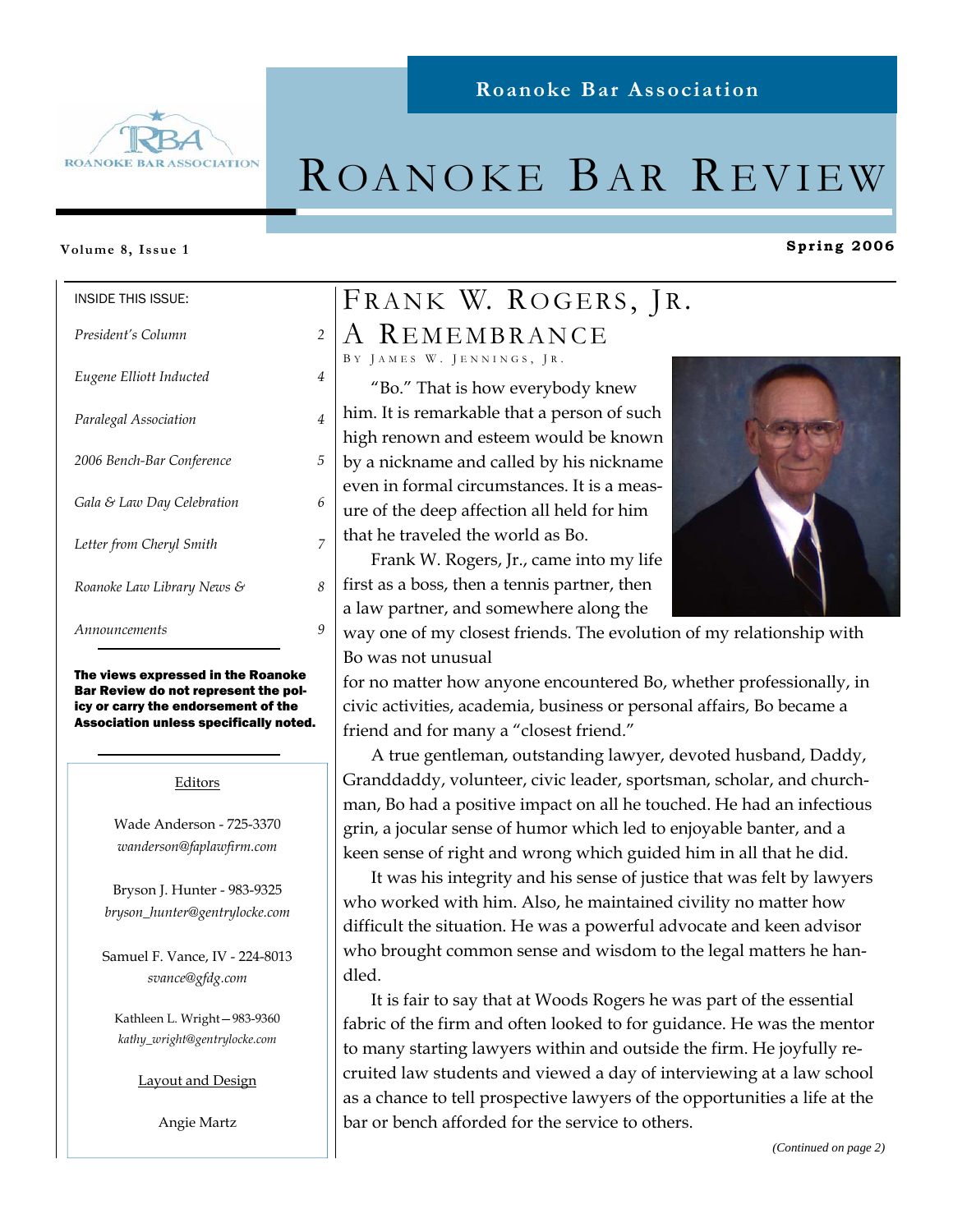### *(Continued from page 1)*  A R EMEMBRANCE

 Within the bar, Bo was a voice for respect for the rule of law and diligence in the pursuit of professionalism. He liked being with lawyers and he always enjoyed bar gatherings. His dedication to the law motivated him to serve the bar by participation on committees of local, state and national bar associations. Not only did he serve, he relished the activity.

 He was a family man! His wife, children and grandchildren, not to mention the family dogs, were the centerpiece of his life. Not many lawyers who work as hard or as many hours as he did find a way, like he did, to live a full family life.

 His twin brother, Bob, said that he would have been much smarter but he had to give half his brains to Bo. They went through their young years as "BoBob" and attended Princeton together. Bo took off on a school break for Venice, Italy to expand his intellectual horizons where instead he expanded his very being when he met Lorie also on a break from Connecticut College searching for knowledge herself.

 From that point Bo and Lorie commenced a journey together, for they were inseparable. If you ever noticed a Rogers car license plate you saw the number "55," which represented the year they were married. They brought forth three children all of whom have achieved professional prominence while carrying forward the values instilled in them by loving parents. No matter where I was with Bo there was the daily report on all

three children and an update on the activities of the grandchildren.

 Law school at The University of Virginia, The U.S. Army, U.S. Department of Justice, and Georgetown University preceded Bo's return to his native Roanoke where he joined his father and brother at Woods Rogers. All three were avid tennis players which for a period of time seemed a required activity at Woods Rogers. When Bo told the receptionist at Woods Rogers he was going to court it was true, but his destination was a tennis court.

 Despite all of his success and full and active life with never ending enthusiasm for whatever was in store for the day, Bo after all was human. He had a lousy overhead.

### PRESIDENT'S COLUMN—WHAT'S IN IT FOR MEP BY STEVEN L. HIGGS

 In the last issue, we visited the "Fields of Law," and discussed the good that attorneys do in the Roanoke Valley. In this article, we will answer the question, "What's in it for me?" Your RBA Board of Directors is working to increase the value that you receive for your membership dollars, for your attendance at meetings, and for your active involvement in the community.

 Few of us participate in community service activities because of "what's in it for us." On the other hand, it is always nice to be recognized and rewarded for one's contributions. More importantly, it is time for attorneys and organized bar associations to take credit for their community service activities to help combat the negative image that the public continues to have of attorneys.

 This year, the RBA established a Service Committee, chaired by Tracy Giles, who is charged with encouraging and coordinating our members' community service, charitable professional services, and *pro bono publico* legal services efforts.

 Beginning with our 2006 Law Day celebration, we will recognize RBA members who provide 25 hours or more annually of

community service, charitable professional services, and *pro bono publico* legal services.

We have registered as a "Certifying Organization" with the President's Volunteer Service Awards, [ http://www.presidential serviceawards.gov/ ], and we will certify and recognize our members with those awards as well as our own Certificates of Commendation:

- 25 hours per year: RBA Certificate of Commendation.
- 50 hours per year: RBA Certificate of Commendation.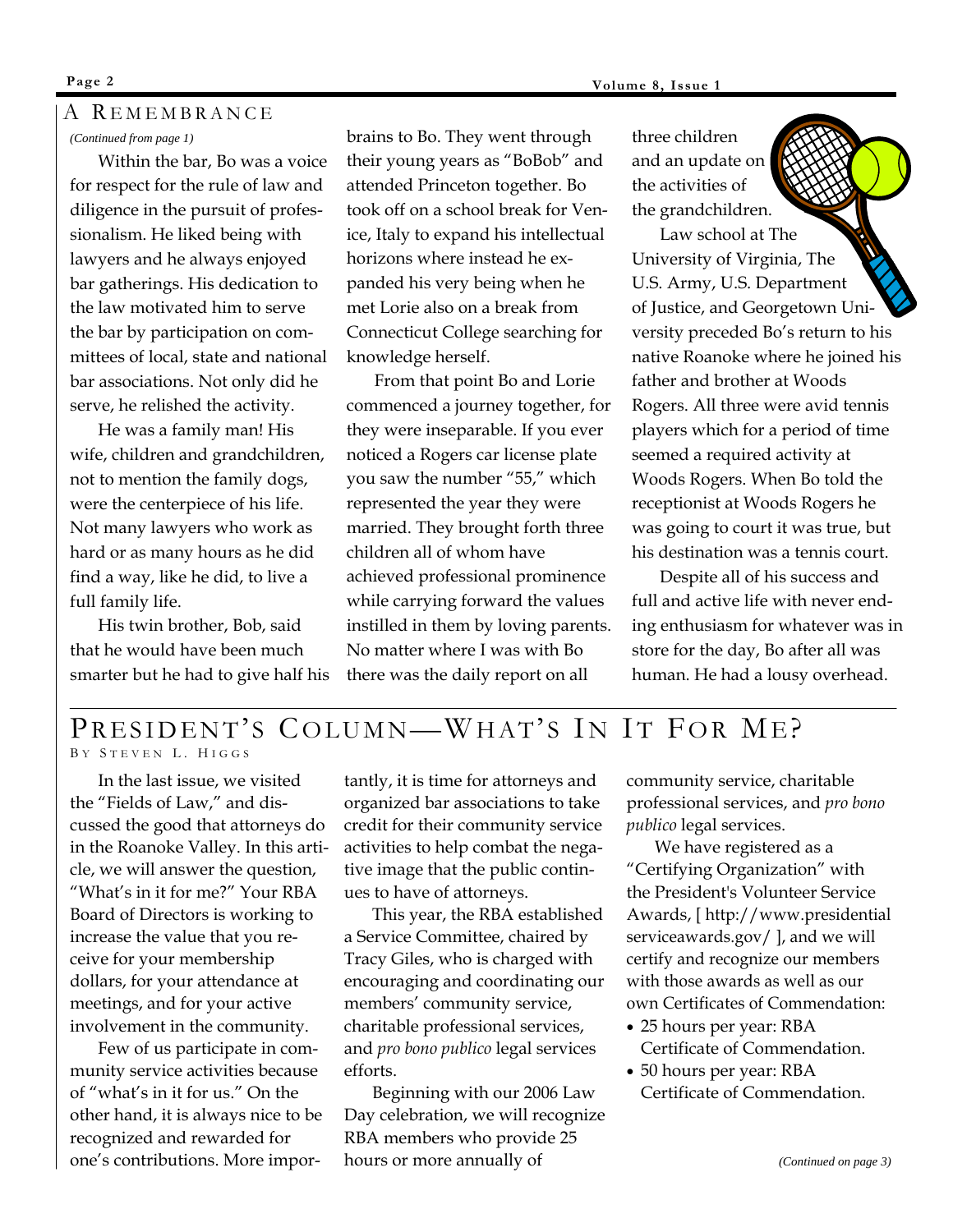### WHAT'S IN IT FOR ME?

#### *(Continued from page 2)*

- 100-249 hours per year: Presidential Volunteer Service Award, Bronze Level.
- 250-499 hours per year: Presidential Volunteer Service Award, Silver Level.
- 500 and more hours per year: Presidential Volunteer Service Award, Gold Level.
- 4000 and more hours in a lifetime: President's Call to Service Award.

 We will also recognize our members who participate in the Virginia Bar Association's Community Servant Program and Pro Bono Servant Program. We will of course continue to recognize our members who participate in our Legal Aid Conflicts and Private Attorney Involvement programs.

 Submitting your volunteer time for recognition is easy, and the deadlines are soft. Go to http://www.roanokebar.com/ Forms/Volunteer%20Service% 20Summary.pdf, fill out the form, and fax it to our Executive Director, Cathy Caddy. If you haven't already submitted your time, and most of you have not, please do so now. If you won't do it for yourself, do it for the RBA. We want to recognize you for the good that you do and, more importantly, we want to take credit for the good that lawyers do in the Roanoke Valley!

 What else is "in" your RBA membership? RBA members will have had the opportunity this year to take 9 free hours of CLE, in video format, at our monthly presentation in the Roanoke Law

Library. Our luncheon programs have included 1-½ hours of CLE this year, and Elizabeth Dillon has organized a series of four CLE programs to benefit the Roanoke Bar Association Foundation that includes 12 hours of CLE on various topics at the bargain price of \$25 per hour. The Bench-Bar Conference organized by our Young Lawyers Committee included 1-½ hours of CLE credit, a terrific box lunch, and an opportunity to meet and ask questions of the judges involved in your area of practice.

 Our President-Elect, Brett Marston, delivered this year a schedule of programs at our monthly meetings that has increased our average attendance to its highest level in years. This year's speakers have included our own Phil Anderson, this year's Virginia State Bar President; a pre-election forum between the candidates for Attorney General, the closest election in Virginia history; a presentation with CLE credit by the late, great, Roger Groot; a CLE presentation by Judge Michael Urbanski; novel programs from Virginia Tech Professor "Bud" Robertson and from RSO Maestro David Wiley that were intellectually and musically stimulating; a program on the state of the Roanoke City Schools by Mayor Harris and Superintendent Thompson, and a return to the style and verve of former Delegate "Chip" Woodrum's in presenting the annual Legislative Update with Senator



John Edwards. Next year, we will likely return to a 12:00 noon beginning time for our luncheons, so that the programs can end and members can be back at their desks or in court

well before 2:00 p.m.

 While non-members have had and will continue to have access to our programs, we are now giving preference at registration to RBA members, and have begun charging non-members of the RBA more to attend some of our programs, both to offset some of the administrative overhead associated with producing these quality programs, and to offer another incentive to attorneys to become members of the RBA for reasons other than participating in judicial nominations.

 In the early summer, we will survey our members to make sure that we are meeting your needs and expectations, and to see what we can do to improve the quality of your membership in the Roanoke Bar Association. Please respond to the survey, and please let any member of your board of directors know any ideas, comments or criticism that you have.

 The RBA enjoys what we believe is the highest percentage of membership among practicing attorneys of any voluntary bar association in the state. We want to maintain and increase that level of membership, and we want to increase the level of our members' participation in bar activities, by improving "what's in it for you."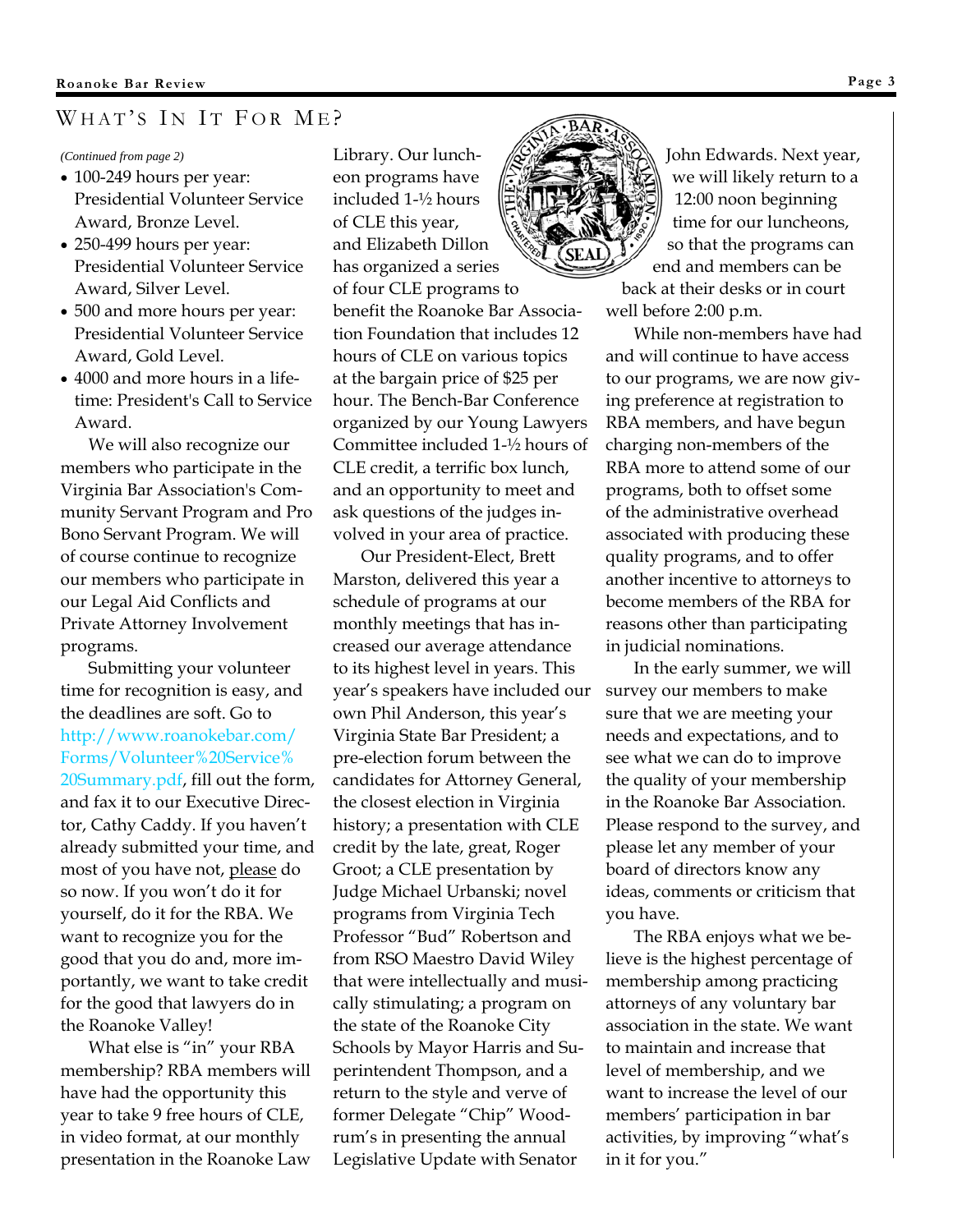# EUGENE M. ELLIOTT, JR. INDUCTED AS A FELLOW **OF THE VIRGINIA LAW FOUNDATION**



 Past RBA President Gene Elliott was among 18 members of the Virginia State Bar (VSB) who were inducted into the 2006 Class of Fellows of the Virginia Law Foundation (VLF) on January 19, 2006. This honor is conferred by the VLF Board of Directors on selected Virginia attorneys, law professors, and retired members of the judiciary who are deemed to be outstanding in their profession and in their community. Induction ceremonies are held annually at the January meeting of the Virginia Bar Association in Williamsburg, Virginia. Total membership is limited to one percent of the active and associate membership of the VSB; current membership of the Fellows is 341.

 Other RBA members who are Fellows of the VLF are: J. Rudy Austin Judge James P. Brice, Daniel S. Brown, Judge Jack B. Coulter, J. Albert Ellett, F. Rodney Fitzpatrick, G. Franklin Flippin, Robert E. Glenn, Wilbur L. Hazlegrove, James W. Jennings, James F. Johnson, Talfourd H. Kemper, Heman A. Marshall, S.D. Roberts Moore, G. Marshall Mundy, T.L. Plunkett, Jr., William B. Poff, William R. Rakes, Judge Diane M. Strickland, Judge Kenneth E. Trabue, and Henry L. Woodward.

Congratulations Gene!

## **ROANOKE VALLEY PARALEGAL ASSOCIATION**

B Y S USAN L. A LBERT , 2006 RVPA P RESIDENT

 The Roanoke Valley Paralegal Association [RVPA] is still alive and kicking and off to a busy start in 2006! RVPA meets the first Thursday of the month for fellowship, food and a CLE program. Our meetings are open to everyone in the legal profession who would like to attend. We would love to see you there!

 So far this year the RVPA has had speakers on such topics as: Family Medical Leave Act [Agnis Chakravorty], Legal Elements of a Negligence Lawsuit [Tony Russell] and Interviewing Witnesses [Penny Peters]. Our future speakers will discuss such diverse topics as: "How to Get Better Service of Process" [with a process server and the Sheriff of the City of Salem], CASA and using Vocational Rehabilitation experts.

 The RVPA has undertaken many charitable endeavors in the last year: raising money for the Hurricane Katrina fund, school supplies for the West End Center, purchasing calling cards for the U.S. troops during the Holidays and collecting non-perishable food items for the Second Harvest Food Bank. The Association is currently collecting teddy bears for the "Teddy Bear Cops Program." This program provides stuffed animals

to local police and fire departments to give to traumatized children they may come in contact with while performing their duties.

 The RVPA would like to extend an open invitation to all paralegals and other interested persons in the legal field who are not currently members to join us for lunch and see what the Association is all about! Upcoming meetings will be held on May 4 and June 1.

 For further information you may contact: RVPA, P. O. Box 1505, Roanoke, VA 24007 or visit our website: **rvpa.org**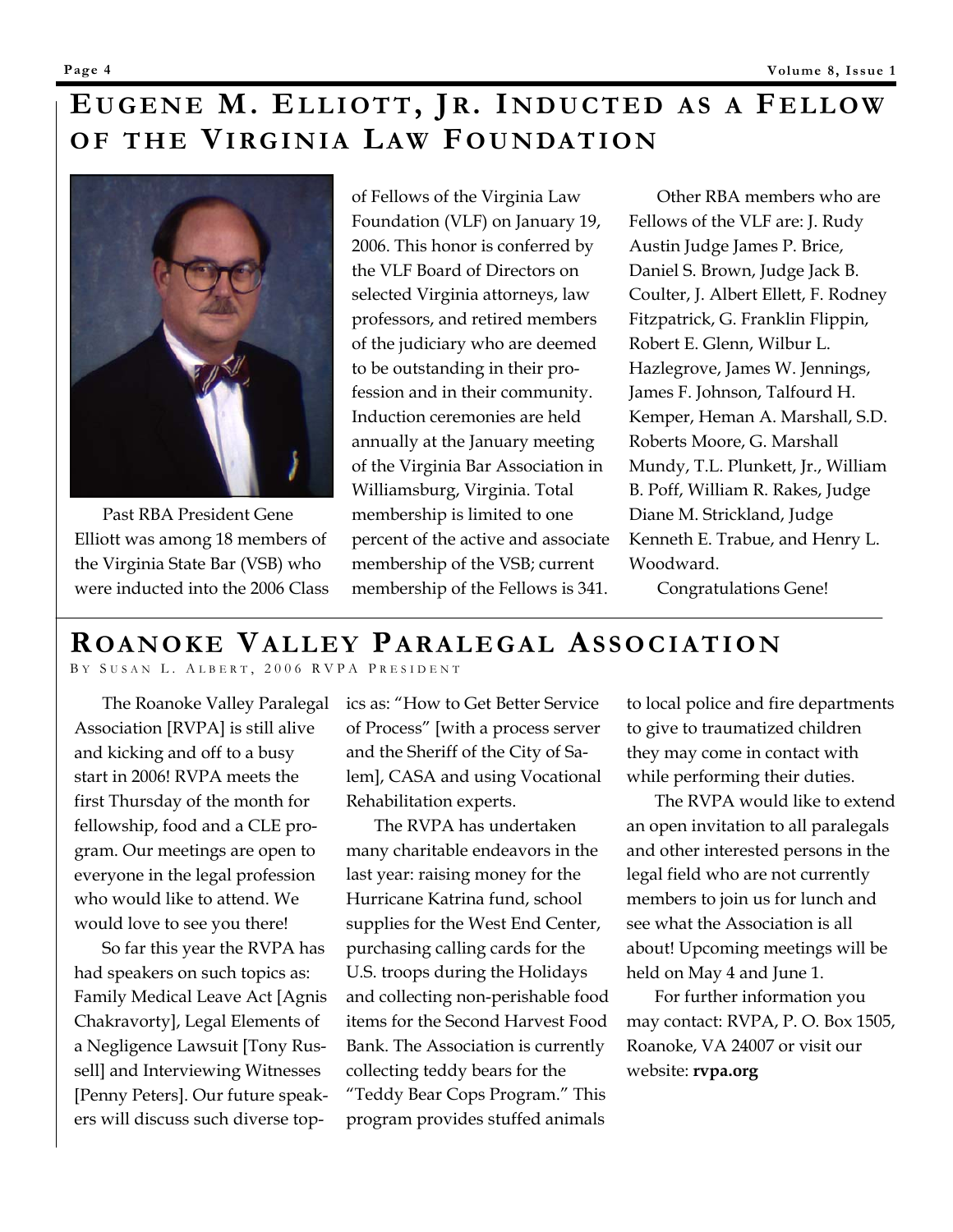## 2006 BENCH-BAR CONFERENCE A SUCCESS! B Y B RYCE H UNTER

 On February 24, 2006, the Roanoke Bar Association held a wellattended and successful Bench-Bar Conference which featured reports, breakout sessions, and informal discussion between judges and attorneys. Over 100 RBA members attended, including members of the Bench. This year's Conference was held at the Roanoke Higher Education Center.

 Joe Rainsbury, the 2006 Bench-Bar Committee Chair, delivered opening remarks followed by judicial presentations on the State of the Judiciary in the 23rd Circuit. Chief Circuit Judge Jonathan M. Apgar opened with an update on matters within the Circuit Court; Judge M. Frederick King presented the State of the Judiciary from the perspective of the General District Court and Judge Joseph P. Bounds reported on the State of the Juvenile and Domestic Relations courts in the Circuit.

 Special guest Professor W. Hamilton Bryson from the University of Richmond School of Law delivered remarks regarding the history of the distinction of law and equity practice and how the recent merger of law and equity in Virginia will effect legal practices. Rudy Austin presented a one-hour ethics CLE followed by a discussion among Conference participants.

 Special thanks to members of the Bench Bar Committee of the RBA's Young Lawyers Committee who organized the Conference (Joe Rainsbury, Chair; Wade Anderson; Bryce Hunter; Leighton Richards; Mike Richards; and Amanda Shaw).



Cathy Caddy



Rudy Austin





Justices Agee and Koontz Professor Bryson and Joe Rainsbury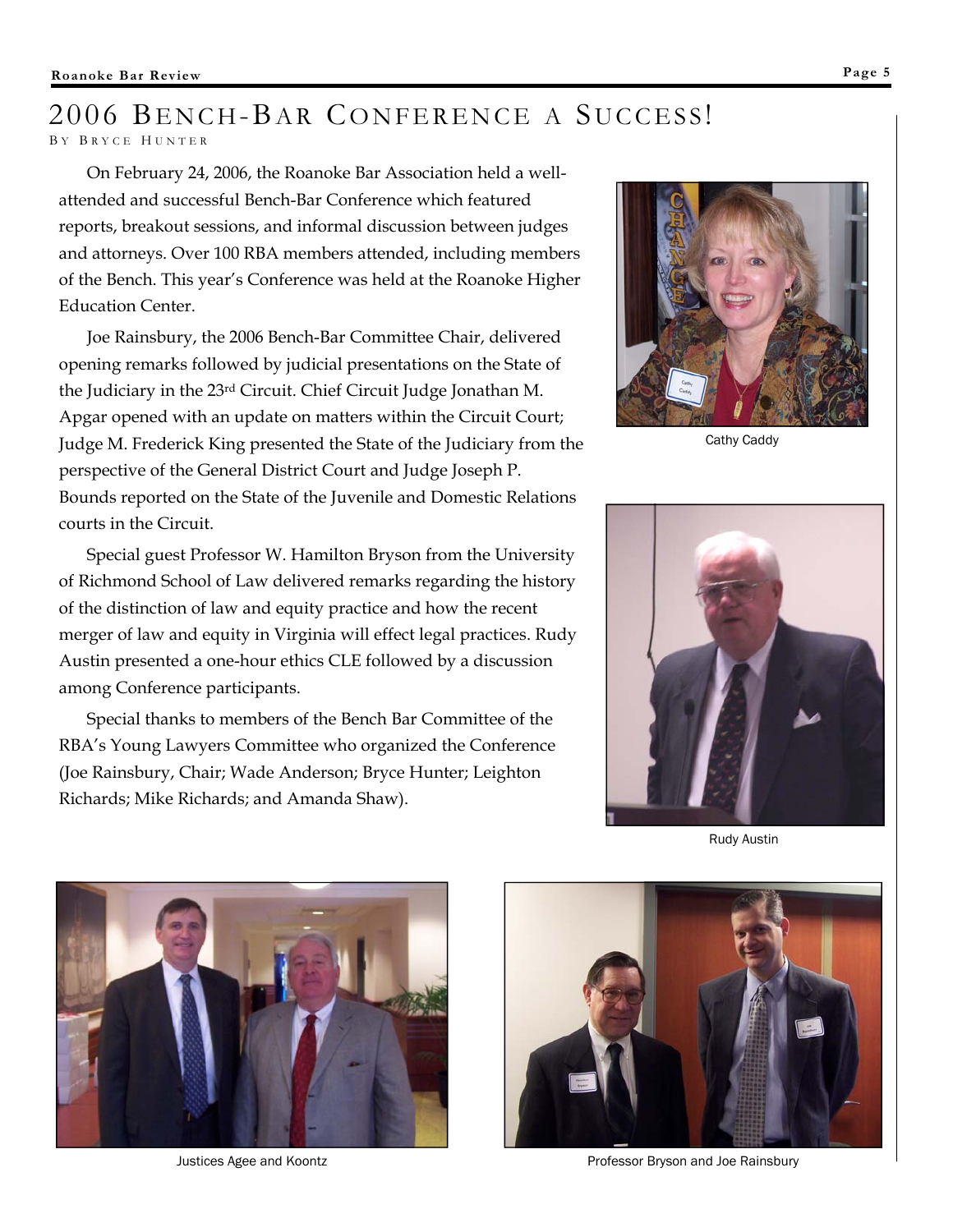# GALA AND LAW DAY CELEBRATION

### B Y R ICHARD D. S COTT

The Roanoke Bar Association Foundation will hold its inaugural Gala and Law Day Celebration on Friday evening, April 28, 2006 at the Hotel Roanoke. The Roanoke Bar Association has always observed "Law Day," traditionally with a luncheon on or around May 1 of each year, but this is the first year the Bar Association has expanded the event to a black tieoptional dinner and recognition celebration.

 The proceeds of this event will benefit the Roanoke Bar Association Foundation, and will go primarily to fund the Foundation's James N. Kincanon Scholarships, given annually to outstanding students who express an interest in pursuing a career in law.

At the Gala, the Bar Association

will honor the first-ever recipients of two special awards the Bar Association has created this year. One award is a lifetime achievement award for outstanding service to the Bar Association, named in honor of Frank W. "Bo" Rogers. Mr. Rogers was one of the Association's most well-respected members before his death late last year. The Bar Association has selected T.L. Plunkett, Jr. as the recipient of the 2006 lifetime achievement award. The Bar Association will also honor the contributions of one of its young lawyers with the Young Lawyer of the Year Award, this year honoring Lori D. Thompson, a partner at LeClair Ryan Flippin Densmore.

 In addition to these awards, the Association will recognize two

groups of important honorees: recipients of the Bar Association's Volunteer Service Awards for pro bono service to the community, and the students who have been selected as recipients of the Foundation's Kincanon scholarships.

 The keynote speaker for the evening will be Air Force Colonel Will A. Gunn, who was the Chief Defense Attorney for enemy combatants at Guantanamo Bay, Cuba. Col. Gunn's discussion of the issues he faced in that role has been very well-received at other speaking engagements over the past year, and the Association is looking forward to bringing him to Roanoke for this event.

 We look forward to seeing everyone at the Gala.





And we can save you **time**!

## AUTOMATED **"I**" HORIZON9

www.automatedhorizons.net ▪ ahilegal@automatedmorizons.net 821 Franklin Road, Roanoke ▪ Tel: 540.767.7600

We are **Legal Technology** Experts. We can help you work smarter and faster, which means more **billable hours** for you.

Practice Management / Time & Billing Document Management / Document Assembly Digital Transcription / Voice Recognition Scanning & Imaging / Web Design & Marketing

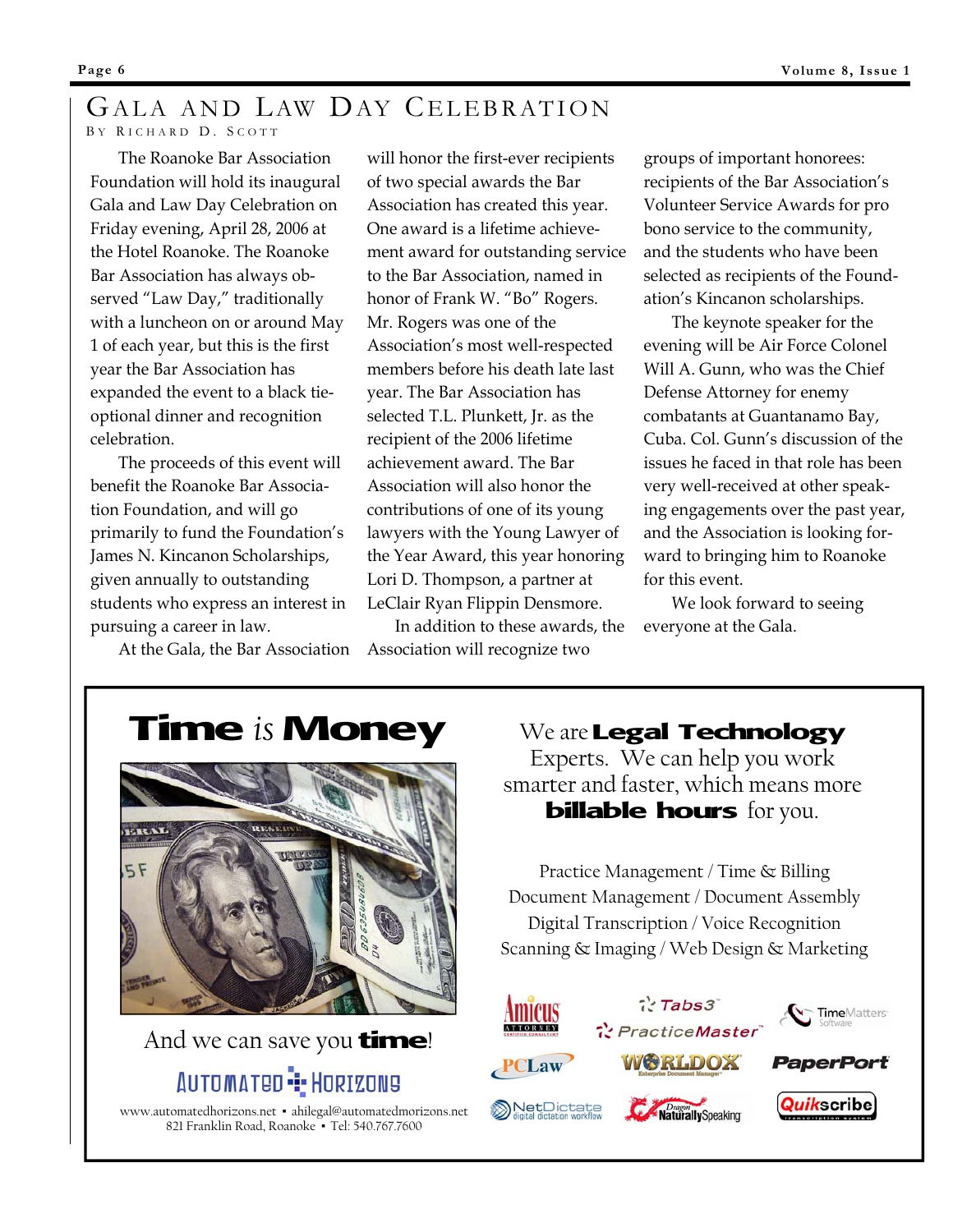# THANK YOU NOTE FROM CHERYL SMITH

### Dear Colleagues:

Tomorrow will be six months since the accident and each day I am blessed with the prayers and<br>thoughts, financial support and professional assistance of so many of you. Thank you.

"My days and nights are filled with the care of the children. As you may know, our daughter, Caitlin, is<br>a walking miracle. Despite the medical reports that she had exhibited no motor responses from her waist<br>down, God had

God has big plans for Connor. The first miracle is that Connor is with us today and the second is<br>Connor's daily progress. Cognitively Connor is alert and responsive. His patience and willingness to try<br>everything asked of month Connor returns to Kluge Children's Rehabilitation Center for evaluation and when his cognitive<br>and motor skills are sufficient for him to sustain six hours of rehabilitation five days each week, we will<br>return to Cha

In the meantime, I continue to be awed by the support of the legal community. You have made it<br>possible to keep my office open. Thank you.

Developing the Collaborative Family Law practice will assist in my ability to practice family law and<br>care for the children. 9 am excited enough about the opportunity to offer Collaborative Family Law<br>Services in the Roano

If divorce is inevitable, clients who desire an alternative should have the opportunity to select a resolution<br>process that is designed to maintain dignity and minimize the feelings of hurt, anger and alienation. In<br>Collab

Currently there are ten trained Collaborative Family Law attorneys in Roanoke, as well as many<br>others in Lynchburg, Charlottesville, Northern Virginia and Richmond.

**A CONTRACTOR** 

Please keep us and this alternative to divorce, custody, and support litigation in mind as you encounter<br>family, friends and acquaintances contemplating divorce. Feel free to contact Lisa or Darlene at my<br>office for more i

Cheryl Watson Smith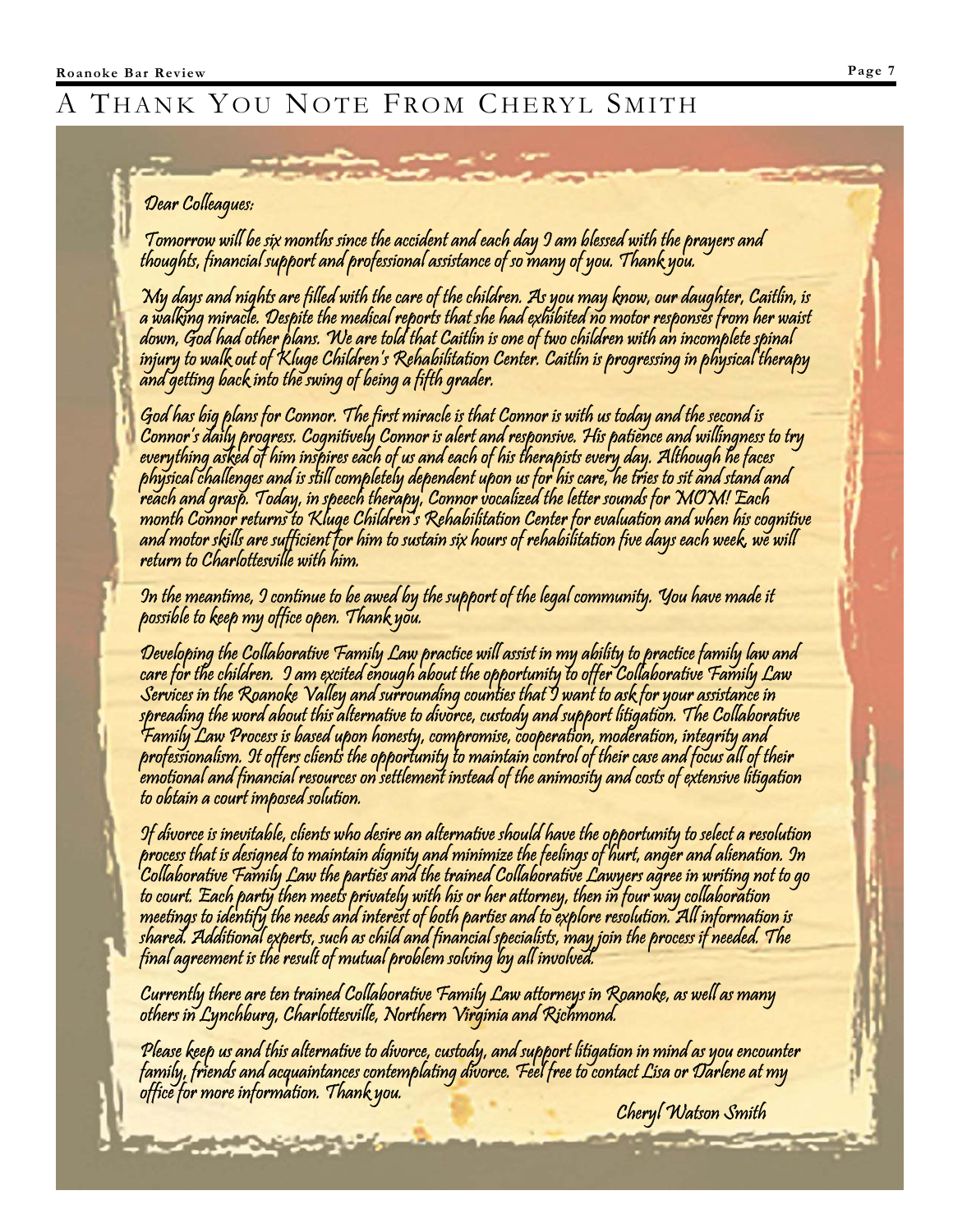# ROANOKE LAW LIBRARY NEWS & INFORMATION

### B Y J OSEPH K LEIN

Spring is here, the flowers are blooming, and summer is just around the bend. The Roanoke Law Library has added a collection of popular fiction and nonfiction, classic fiction, DVD's, and books on CD from the general library collection to meet all your recreational needs. Also don't forget that you can request library materials from any Roanoke Valley Library be sent to the Law Library for pickup using the Roanoke Valley Libraries online catalog at URL www.rvl.info. So stop by at your convenience to pick up reading materials for that long flight or your summer trip to the beach or mountains.

 If you don't have time for recreational reading also remember that Roanoke Bar Association members are able to check out Virginia Continuing Legal Education materials. The Law Library has hundreds of CLE's in a

broad range of topics compiled by Virginia legal experts. These books are invaluable for their in-depth treatment of common legal practice areas and relevant forms. To see if we have a CLE that might help you, search our online catalog at www.rvl.info. Simply change the library to "law library" and search by subject. Any materials that are available in "LAW-CLE" can be checked out.

 I would like to add another reminder that the Law Library is now part of the Roanoke WiFi zone. You can access the internet with any laptop with a wireless network adapter. Give us a call at 853-2268 or go to URL www.roanokewifi.com for more details.

 The Roanoke Valley Bookfest has been moved from the fall to summer this year and will be held on August 26th. This is an exciting and informative program that offers all a chance to hear authors

discuss their works and the process of writing. This year we are also pre-



senting the first annual "Local Voices" panel which includes selfpublished authors from the Roanoke Valley. If you are interested in submitting a manuscript for the "Local Voices" panel or getting more information regarding the Roanoke Valley Bookfest visit URL www.roanokeva.gov/library/ bookfest or email valleybookfest@roanokeva.gov.

 Please contact the Roanoke Law Library at 853-2268 or email me at joseph.klein@roanokeva.gov with any questions or comments you might have about the Roanoke Law Library. The Law Library is here to make your life easier and any suggestions you might have are welcome.

# OFFICE SPACE AVAILABLE

Office space available in Jefferson St. office building occupied in part by established downtown law firm. Ideal suite for a solo practitioner. Secretarial/file space available. Use of conference room/kitchen/waiting room included.

> Call Jeff Fleischhauer Shenandoah Legal Group, P.C. 344-4490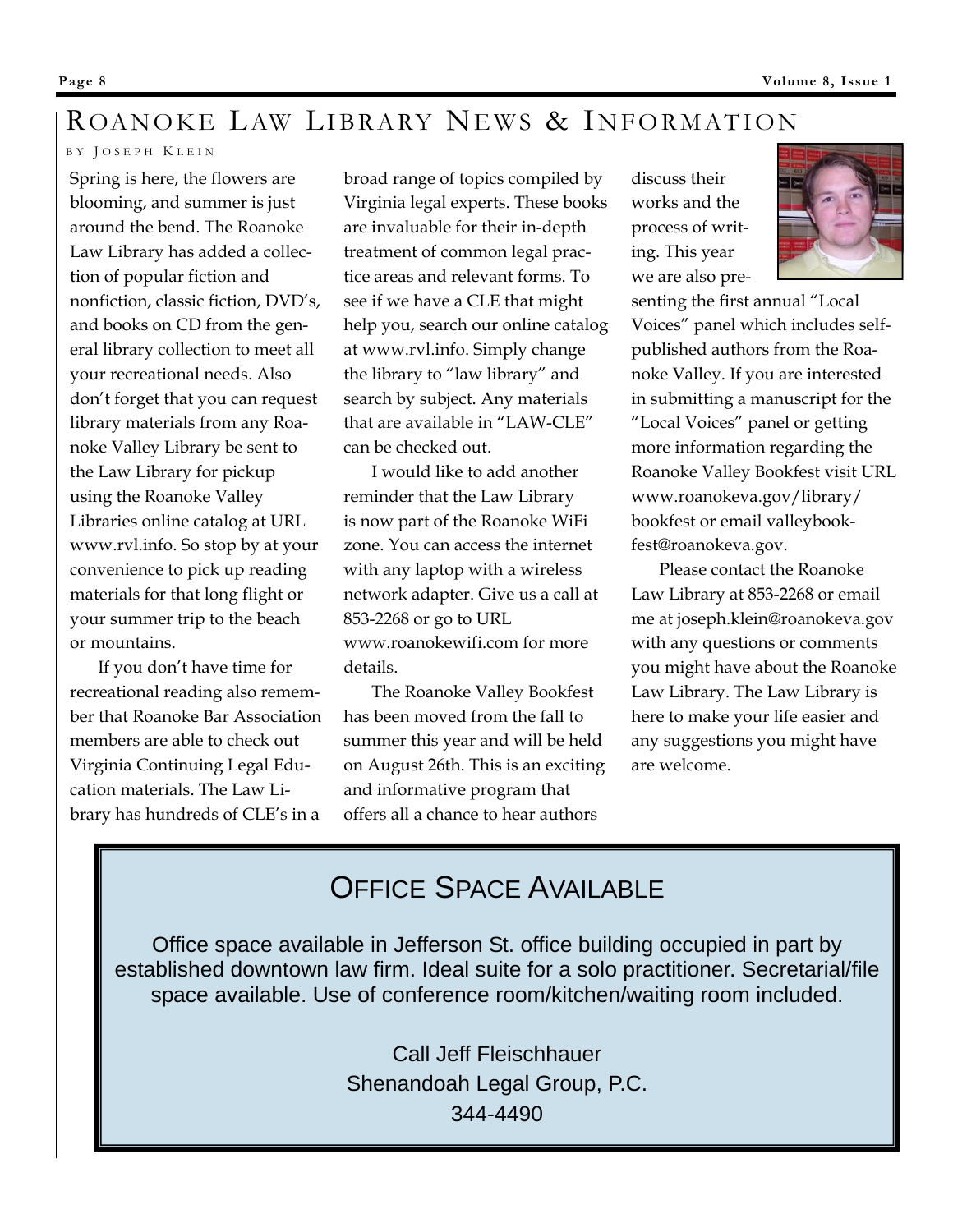# ANNOUNCEMENTS

### *News From the Roanoke City Circuit Court— By The Honorable Clifford R. Weckstein*

 T.L. Plunkett, Jr., who has served as one of three Commissioners of Accounts for the Circuit Court of the City of Roanoke since September 6, 1984, has notified the court that he will retire from that position, effective April 15, 2006. Mr. Plunkett is a former president of the Roanoke Bar Association and Bar Council representative from this circuit.

 The six circuit judges unanimously have appointed Deborah A. Oehlschlaeger to serve as a Commissioner of Accounts for the Circuit Court of the City of Roanoke. Her term will commence on the effective day of Mr. Plunkett's retirement, April 15, 2006. S.L. Fellers, Jr. and J. Albert Ellett who, like Mr. Plunkett, were appointed on September 6, 1984 continue to serve as Commissioners of Accounts for the Circuit Court of the City of Roanoke.

 Under Virginia Code Sec. 26-8, Commissioners of Account serve indefinite terms "at the pleasure of the court."

### *New Members*

 The Roanoke Bar Association welcomes the following new active members: **Marta J. Anderson, Esq.,**  Law Offices of David J. Damico, P. O. Box 1578, Roanoke, VA 24007; **James W. Ellerman, Esq.,** Gentry, Locke, Rakes & Moore, LLP, P.O. Box 40013, Roanoke, VA 24022- 0013; **Dudley Cabell Vest, Esq.,**  Woods Rogers PLC, P.O. Box 14125, Roanoke, VA 24038-4125; **Robert E. Rude, Esq.,** Coleman &

Massey, PC, P.O. Box 1489, Roanoke, VA 24007; **Rose-Anne Schmidt, Esq**., Kalbaugh, Pfund & Messersmith, PC, 2840 Electric Road, Suite 104, Roanoke, VA 24018; **Christine M. Frentz, Esq.,** Woods Rogers PLC, P.O. Box 14125, Roanoke, VA 24038-4125; **Lauren Page Morgan, Esq.,** Office of the Public Defender, 210 First Street, SW, Suite 420, Roanoke, VA 24011; **Matthew J. Pollard, Esq.,** Office of the Public Defender, 210 First Street, SW, Suite 420, Roanoke, VA 24011; **Shyrell A. Reed, Esq.,** Gentry, Locke, Rakes & Moore, LLP, P.O. Box 40013, Roanoke, VA 24022-0013; and new associate member, **Juliana F. Perry, Esq.,** 3287 Allendale Street, SW, Roanoke, VA 24014.

### *May CLE Session*

 The Association will once again sponsor a series of 3-hour CLE conferences to be held at the Roanoke Higher Education Center in May and June. Preliminary information is available on the web site at www.roanokebar.com. Topics and other details will be posted soon. The proceeds from this series will benefit the James N. Kincanon Scholarship Fund.

#### *WVALA Officers*

The Western Virginia Association of Legal Administrators has announced its officers for the 2006- 2007 year: Diane T. Smith, Wooten-Hart, President; Donna L. Brown, LeClair Ryan Flippin Densmore, Vice President; Jo Ann All, The Weaver Law Firm, Secretary; and Frank F. Pittard, Gentry Locke Rakes & Moore, Treasurer.

#### *RVLSA Officers*

The RVLSA would like to congratulate the following officers for 2006-2007:

President - Heather Hale, PLS of WoodsRogers; Vice-President - Cathy Freeman, PLS of Moss & Rocovich; Secretary - Sandy Grisso of Moss & Rocovich; Treasurer - Kelly Hickey, PP, PLS of Gentry, Locke, Rakes & Moore; Governor - Mary Spencer, CPS of WootenHart; Alternate Governor - Faye Vucich of Frankl, Miller & Webb.

| <b>OFFICERS:</b>                      |          |  |
|---------------------------------------|----------|--|
| Steven L. Higgs                       | 400-7990 |  |
| President                             |          |  |
| K. Brett Marston<br>President-Elect   | 983-9391 |  |
| Mark K. Cathey                        | 767-2205 |  |
| Secretary-Treasurer                   |          |  |
| Elizabeth K. Dillon<br>Past-President | 387-2320 |  |
| Catherine L. Caddy                    | 342-4905 |  |
| <i>Executive Director</i>             |          |  |
| <b>BOARD OF DIRECTORS:</b>            |          |  |
| Francis H. Casola                     | 983-7716 |  |
| Walter H. Peake, III                  | 725-3362 |  |
| Melvin L. Hill                        | 344-7947 |  |
| George A. McLean, Jr.                 | 982-8430 |  |
| Hugh B. Wellons                       | 510-3057 |  |
| Robert A. Ziogas                      | 224-8005 |  |
| Gary E. Tegenkamp                     | 853-2431 |  |
| Deborah A. Oehlschlaeger              | 345-8837 |  |
| Lori D. Thompson                      | 510-3011 |  |
| Tracy A. Giles                        | 981-9000 |  |
| Elizabeth Guilbert Perrow             | 343-2451 |  |
|                                       |          |  |